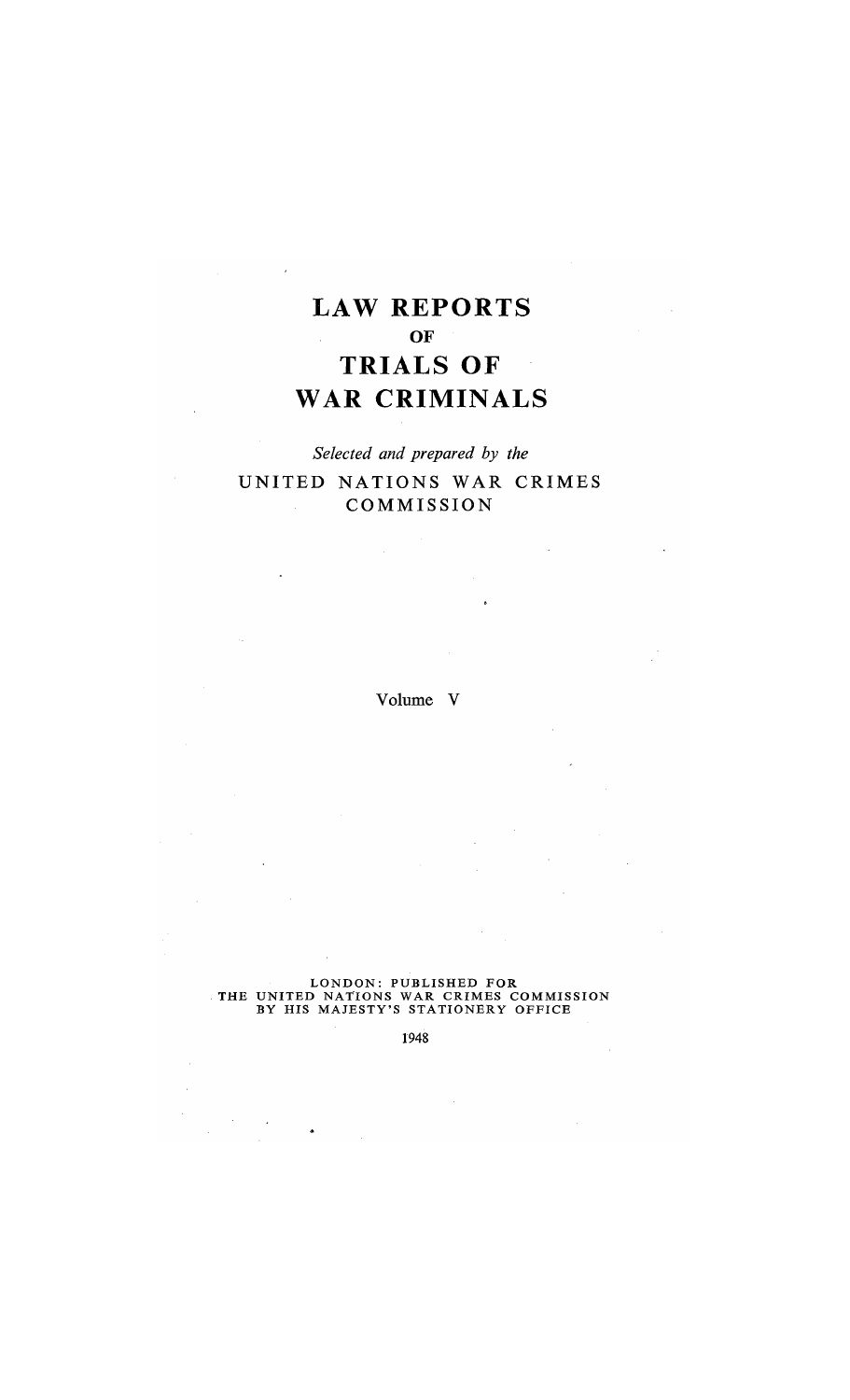## CASE No. 26.

## TRIAL OF

## SERGEANT-MAJOR SHIGERU OHASHI AND SIX OTHERS

## AUSTRALIAN MILITARY COURT, RABAUL 20TH-23RD MARCH, 1946

## A. OUTLINE OF THE PROCEEDINGS

#### 1. THE CHARGES

Sergeant-Majors Shigeru Ohashi and Yoshifumi Komoda, together with five other members of the Japanese Military Police, were accused of murdering a number of named victims, who were described in the charge as one halfcaste and seventeen natives, on 18th September, 1944.

The accused pleaded not guilty.

#### 2. THE EVIDENCE

The evidence showed that during September, 1944, the eighteen victims, who were civilian inhabitants of New Britain then in the occupation of Japan, were beheaded at Vunarima after a summary trial for acts of sabotage and other acts hostile to the Japanese Army and defined as war crimes in their military code. The accused claimed that all the deceased were guilty of a conspiracy against the armed forces of Japan in pursuance of which individual conspirators concealed weapons, stole grenades and rations, blew up a petrol dump and attacked, on one occasion; a Japanese soldier, and on another a Japanese civilian. These allegations were not denied.

Defence evidence, which was unrebutted, showed that the native victims had pleaded guilty to the charges against them after these had been read out to them. All accused were in court at once and were allowed to make their explanations. Two prosecution witnesses were produced to give evidence against them,' and the proceedings were interpreted either by the interpretor or by Komoda. On the other hand, the evidence of the two witnesses was said to have occupied only about four minutes in all, the Court conferred for about ten minutes on the verdict, and ten minutes on the sentence, and the trial as a whole lasted only about fifty minutes. No defending officer was provided for the victims; according to Ohashi's evidence this was " in view of the time element," and the half-caste addressed the Court on behalf of aU the accused. The executions began about an hour after the termination of the trial.

General Immamura, Commander-in-Chief of the Japanese Eighth Army Group, who commanded the Rabaul area at the relevant time, said that he declared Vunarima an emergency area in April, 1944, that where inhabitants of an occupied territorywere charged with war treason or war rebellion they were under normal conditions sent for trial by court martial, but that " under pressing circumstances unit commanders would have the authority which had been provided by the Emperor to carry it out on their own for the protection of the army."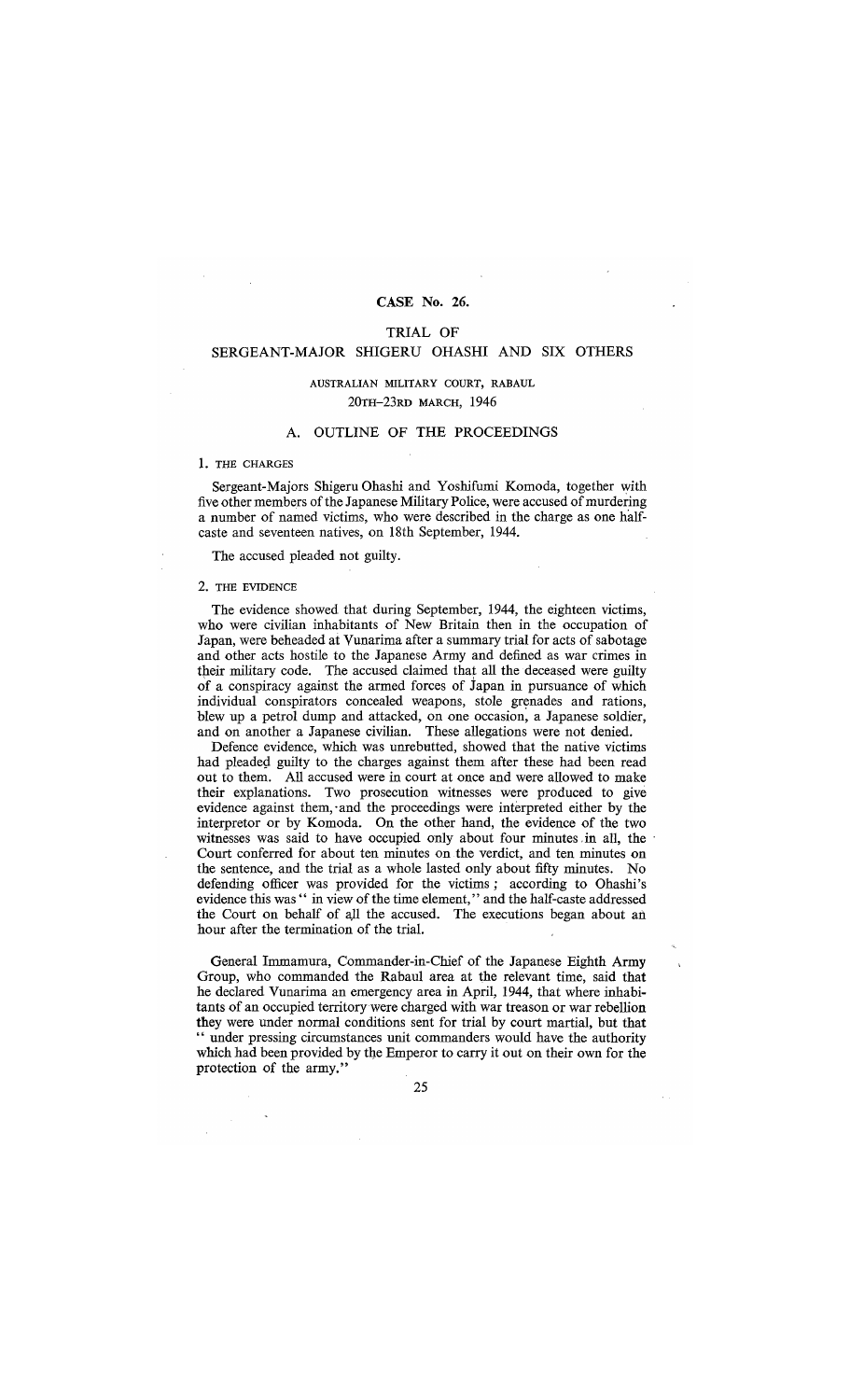Later he referred to summary trials in the field, and to the wide discretion accorded to unit commanders not only as to the convening and constitution of the courts but also as to the penalty meted out. He further testified that confirmation of sentence would normally be required and that confirmation by the Provost Marshal should have been sufficient in the circumstances of the case.

. In short, General Immamura's evidence was that the Japanese government had directed a summary trial in the field for war criminals under certain operational conditions, and that those conditions existed at Vunarima in September, 1944.

The Provost Marshal, Colonel Kikuchi, stated that he confirmed the finding of the Japanese Tribunal and authorized the execution and that he believed the trial to be a fair and just one.

The evidence of General Immamura and Colonel Kikuchi that in case of emergency a summary trial could be convened instead of a court martial for trial of war crimes as defined by Japanese law was supported by documentary evidence. It was claimed by the Defence witnesses that the emergency justifying such a summary trial was a threatened attack by other natives to rescue the deceased who were then held in custody for investigation of their alleged war crimes against the Japanese, that Lt. Yamada, who was not among the accused, decided to hold the summary trial, that the proper procedure was observed by the Court and that the sentences were confirmed by superior authority before being carried into execution.

The accused Ohashi and Komoda, with their superior officer Lt. Yamada, were members of the summary court which convicted the deceased. Ohash i and Komoda also took part in the execution.

A third accused acted as interpreter during the trial and also took part in the execution.

Four other accused were shown to have taken part in carrying out the orders for the execution of the victims, but not to have been present at . their trial or to have had any knowledge of the nature of those proceedings.

#### 3. THE FINDINGS AND SENTENCES

Ohashi and Komoda were found guilty and sentenced to life imprisonment. The other accused were found not guilty.

The two life sentences were commuted to sentences of imprisonment for two years by the Confirming Officer.

### B. NOTES ON THE CASE

1. THE JURISDICTION OF THE AUSTRALIAN MILITARY COURT

During his summing up, the Judge Advocate serving with the Australian Military Court which tried the case pointed out that: "The charge is one covered by the War Crimes Act 1945 and the jurisdiction of the Court has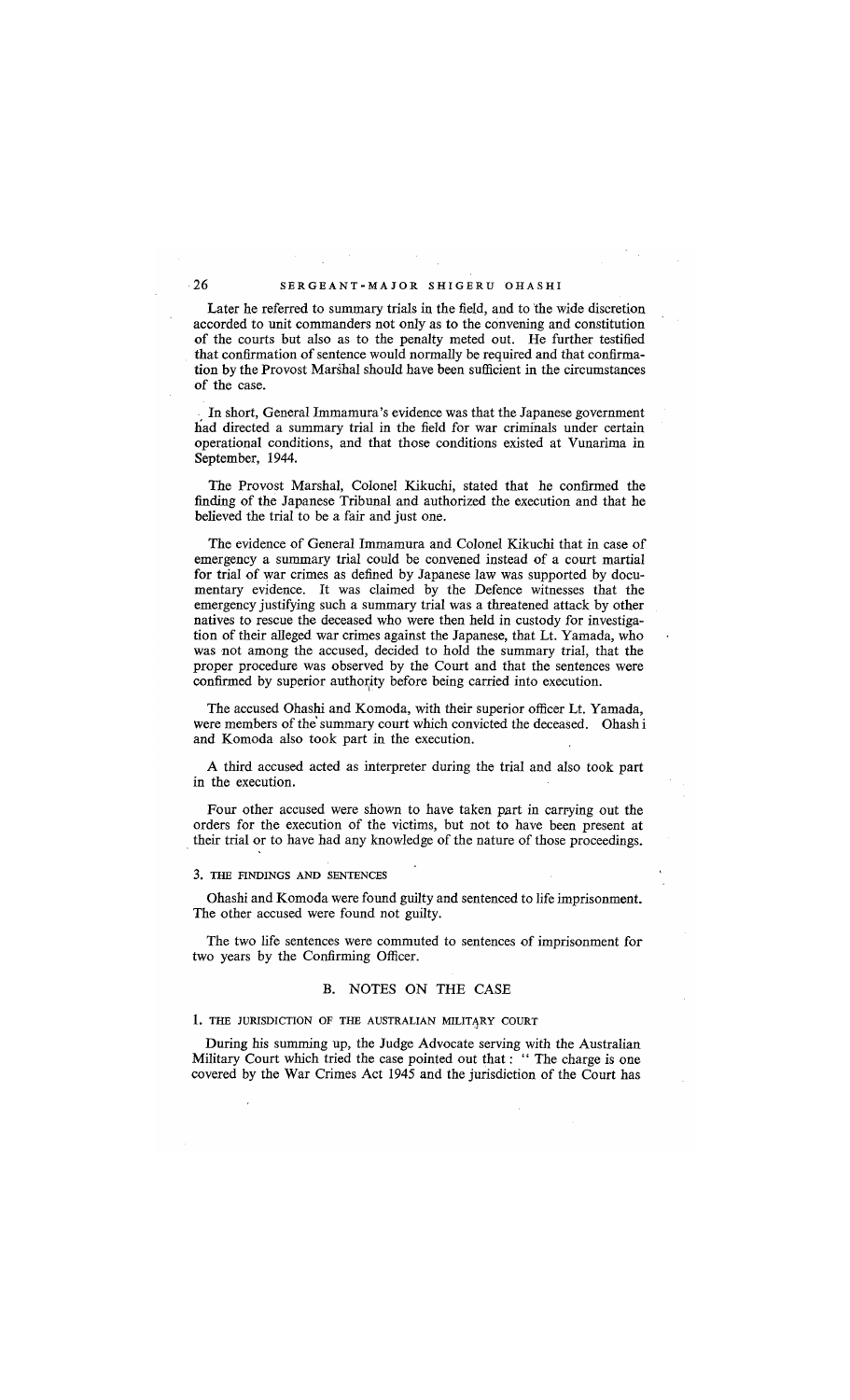been established by the unchallenged evidence of the residence of the natives and the events occurring in an Australian Territory."

The legal basis, jurisdiction, composition and procedure of the Australian Military Courts for the trial of war criminals are further examined in the Annex to this Volume. $(1)$ 

## 2. THE LAW BINDING ON THE COURT

During his summing up, the Judge Advocate set out as follows the rules which the Court was to observe:

" 1. The War Crimes Act, the Hague Conventions and the judgments of superior British and Australian courts are binding on you.

" 2. Text books by learned jurist such as Oppenheim, and the Manual of Military Law in its explanatory passages are strongly persuasive and should be followed by this Court unless it is well satisfied to the contrary.

" 3. You will use in your deliberations your common knowledge and your military knowledge but no other peculiar or expert knowledge any of you may possess. . . ."

The explanatory passages of the Australian *Manual of Military Law* were classified by the Judge Advocate as constituting a " strongly persuasive" authority. In so far as it describes the state of international law and does . not simply reproduce the text of the Hague and Geneva Conventions, this *Manual* like the British *Manual of Military Law* and the United States Basic Field Manual F.M. 27-10 *(Rules of Land Warfare),* though not a source of law like a statute, prerogative order or decision of a court, is a very authoritative publication. $(2)$ 

3. THE STATUS OF THE VICTIMS

The Judge Advocate advised the Court that:

" By the Laws and Usages of War inhabitants of occupied territories have not only certain rights but owe certain duties to the occupant, who may punish any violation of those duties.

" Certain acts if committed by such inhabitants are punishable by the enemy as war crimes.

" Amongst such acts are:

 $(a)$  Illegitimate hostilities in arms committed by individuals who are not members of the armed forces.

 $(b)$  Espionage and war treason.

" The deceased would, being civilian inhabitants of an occupied territory, be guilty of the war crime known as War Rebellion if they rose in arms against the occupant.

<sup>(&</sup>lt;sup>1</sup>) See p. 94.<br>(<sup>2</sup>) See Vol. I of this series, pp. 19 and 32.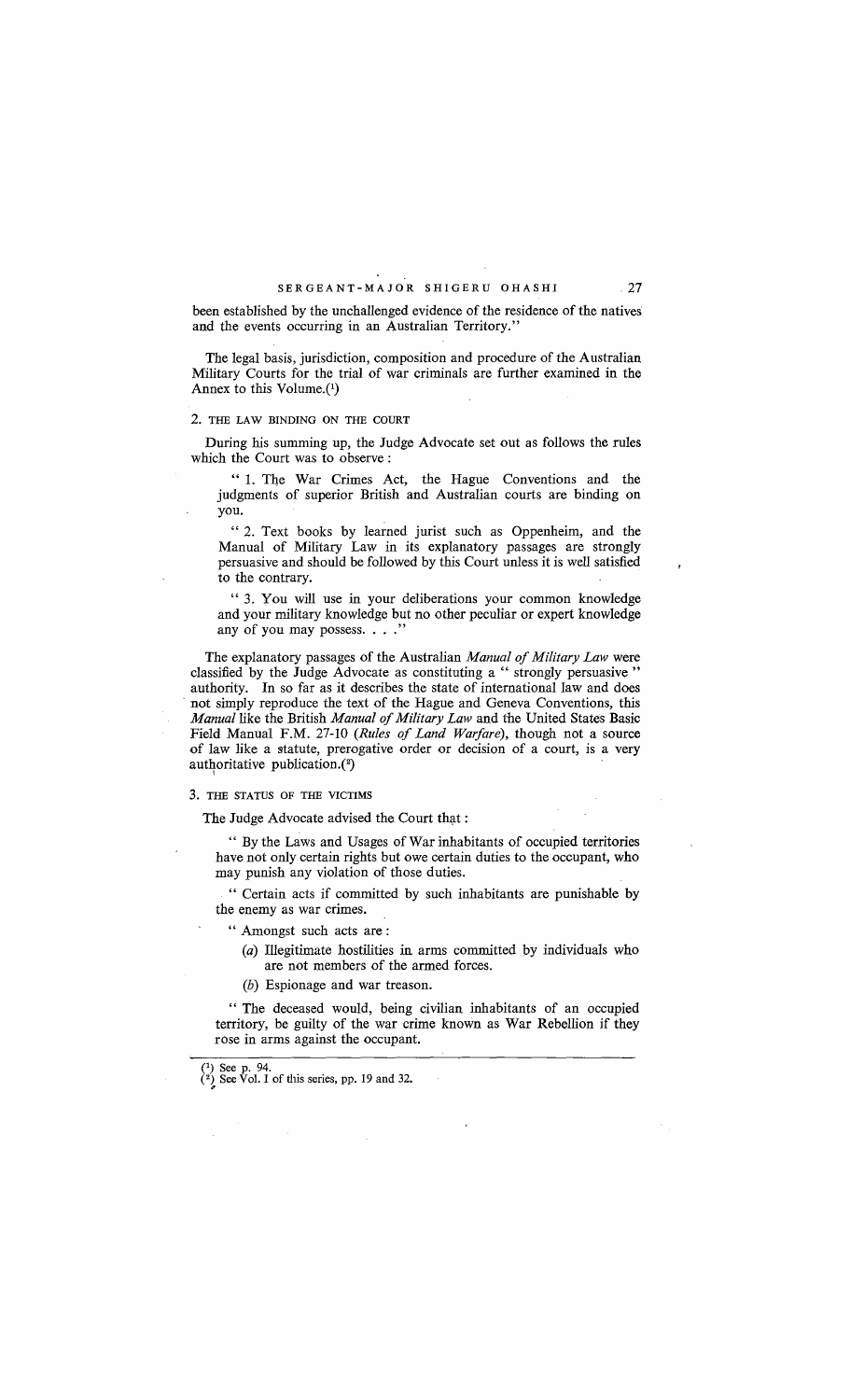" War treason includes such acts by private individuals as damage to war material or conspiracy against the armed forces or against members of them."

*Mter* stating that the allegations of the accused that the deceased had been guilty of acts of hostility against the Japanese armed forces had not been rebutted and were, entitled to be believed, the Judge Advocate continued:

" Their actions rendered the deceased liable to punishment as war criminals.

" Charges of war crimes may be dealt with by military courts or such courts as the belligerent concerned may direct.

" In every case there must be a trial before punishment and the utmost care must be taken to confine the punishment to the actual offender.

" All war crimes are liable to be punished by death.

" So far as I have been able to ascertain ... there is no provision in International Law relating to the composition of such courts or the procedure to be followed at the trials.

" The type of trial to which the deceased were entitled was therefore subject to certain fundamental principles of justice, that were directed by Japan."

The advice of the Judge Advocate regarding the rights of the deceased $(1)$ and the decision of the Military Court must therefore be regarded as authorities more particularly on the rights under International Law of alleged war criminals.

Among the acts defined as war crimes in Oppenheim-Lauterpacht *International Law,* Vol. II, Sixth Edition revised, are the following: "(2) All hostilities in arms committed by individuals who are not members of the enemy armed forces, (3) espionage and war treason." $(2)$ 

It is later stated that: "Private individuals who take up arms and commit hostilities against the enemy do not enjoy the privileges of armed forces, and the enemy has, according to a customary rule of International Law, the right to treat such individuals as war criminals. But they cease to be private individuals if they organize themselves in a manner which, according to the Hague Convention, confers upon them the status of members of regular forces. Espionage and war treason . . . bear a two-fold character. International Law gives a right to belligerent to use them. On the other hand, it gives a right to belligerents to consider them, when committed by enemy soldiers or enemy private individuals within their lines, as acts of illegitimate warfare, and consequently punishable as war crimes....

<sup>(1)</sup> See pp. 30-1.

<sup>(2)</sup> See p. 451 of the work cited.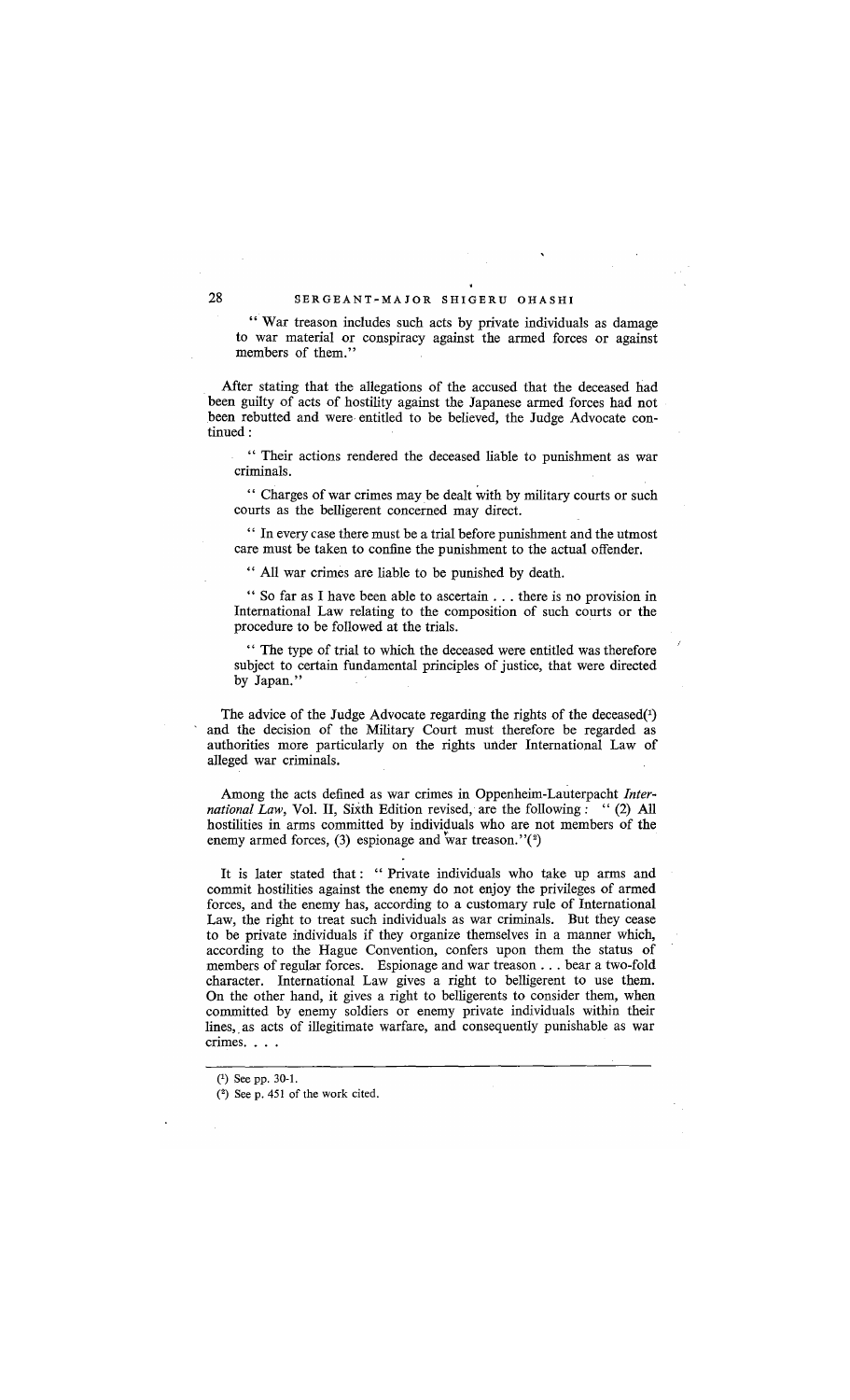" War treason consists of all such acts (except hostilities' in arms on the part of the civilian population, spreading of seditious propaganda by aircraft, and espionage) committed within the lines of a belligerent as are harmful to him and are intended to favour the enemy. War treason may be committed, not only in occupied enemy country, or in the zone of military operations, but anywhere within the lines of a belligerent." $(1)$ 

• The provisions of the Hague Convention which define the limits of the category of persons which " enjoy the privileges of armed forces" (to use the same phrase as the authority just quoted) are those contained in Chapter I (The Status of Belligerent) :

"Art. 1. The laws, rights, and duties of war apply not only to army, but also to militia and volunteer corps fulfilling all the following conditions:

- (1) They must be commanded by a person responsible for his subordinates ;
- (2) They must have a fixed distinctive sign recognizable at a distance;
- (3) They must carry arms openly; and
- (4) They must conduct their operations in accordance with the laws and customs of war.

In countries where militia or volunteer corps constitute the army, or form part of it, they are included under the denomination " army".

" Art. 2. The inhabitants of a territory not under occupation who, on the approach of the enemy, spontaneously take up arms to resist the invading troops without having had time to organize themselves in accordance with article 1, shall be regarded as belligerents if they carry arms openly, and if they respect the laws and customs of war.

" Art. 3. The armed forces of the belligerents may consist of combatants and non-combatants. In the case of capture by the enemy, both have the right to be treated as prisoners of war." $(2)$ 

(2) As to the legal position of inhabitants of occupied territory who take up arms against the enemy, see also pp. 37 and 51 of this volume, and also pp. 21-22 of Vol. III.

<sup>(1)</sup> *Loc, cit.,* p. 454. In an interesting footnote it is stated that: ".The following are the chief cases of war treason that may occur: (1) Information of any kind given to the enemy; (2) Voluntary supply of money, provisions, ammunition, horses, clothing, and<br>the like, to the enemy; (3) Any voluntary assistance to military operations of the enemy,<br>be it by serving as guide in the country, by ope to surrender, to serve as spies, and the like; negotiating desertion, surrender, and espionage offered by soldiers; (5) Attempting to bribe soldiers or officials in the interest of the enemy, and negotiating such bribe; (6 the execution, during the first World War, of Miss Cavell, who was nursing in Brussels,<br>on a charge of having assisted allied soldiers to escape, see Garner, ii, ss. 382-386);<br>(7) Conspiracy against the armed forces, or ag for the same purpose; (9) Intentional false guidance of troops by a hired guide, or by one who offered his services voluntarily; (10) Rendering courier, or similar, services to the enemy."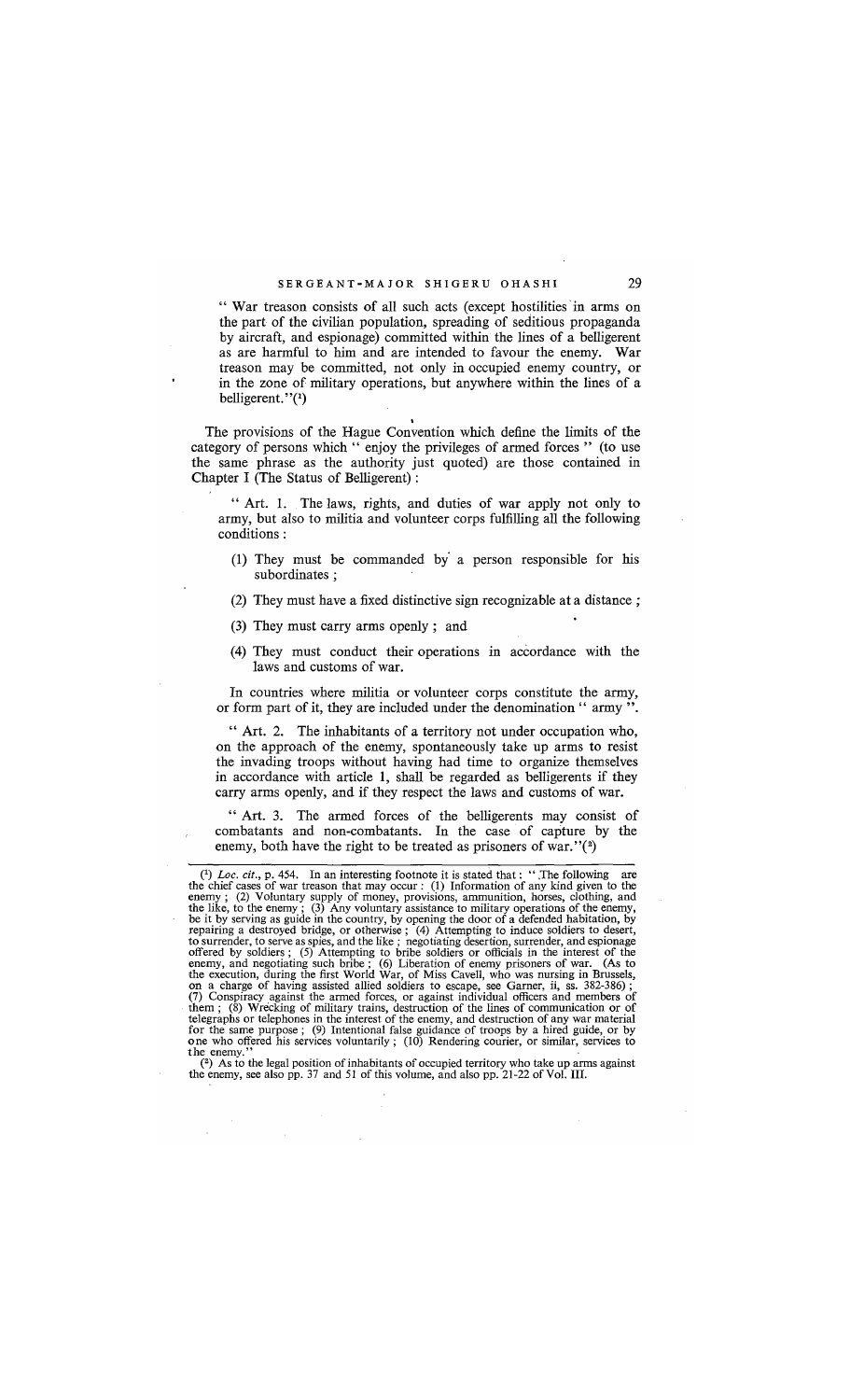## 30 SERGEANT-MAJOR SHIGERU OHASHI

Elsewhere it is said that: " War treason is a comprehensive term for a number of acts hostile to the belligerent within whose lines they are committed; it must be distinguished from real treason, which can only be committed by persons owing allegiance, albeit temporary, to the injured State. War treason can be committed by a soldier or an ordinary subject of a belligerent, but it can also be committed by an inhabitant of occupied enemy territory, or even by a subject of a neutral State temporarily staying there, and it can take place after an arrangement. **In** any case, a belligerent making use of war treason acts lawfully, although the Hague Regulations do not mention the matter at all." $(1)$ 

Of espionage the same authority writes, *inter alia*, that: "No regard is paid to the status, rank, position, or motive of a spy. He may be a soldier or a civilian, an officer or a private. He may be following instructions of superiors, or acting on his own initiative from patriotic motives." $(2)$ 

4. DENIAL OF A FAIR TRIAL

The Judge Advocate further advised the Court that the accused would be entitled to an acquittal if it had been proved that " the deceased had a fair and reasonable trial, that such trial was of the kind directed by Japan and that the accused were authorized to take part in such trial and execution. " It was " for the belligerent to decide the form of trial subject to certain fundamental principles of justice."

The Judge Advocate continued:

" I consider these principles to be :

- *"(a)* Consideration by a tribunal comprised of one or more men who will endeavour to judge the accused fairly upon the evidence using their own common knowledge of ordinary affairs and if they are soldiers their military knowledge, honestly endeavouring to discard any preconceived belief in the guilt of accused or any prejudice against him.
- $''$  (b) The accused should know the exact nature of the charge preferred against him.
- "  $(c)$  The accused should know what is alleged against him by way of evidence.
- "  $(d)$  He should have full opportunity to give his own version of the case and produce evidence to support it.
- *"(e)* The court should satisfy"itself that the accused is guilty before awarding punishment. It would be sufficient if the court believed it to be more likely than not that the accused was guilty.
- " $(f)$  The punishment should not be one which outrages the sentiments of humanity.

(1) Oppenheim-Lauterpacht, *loco cit.,* pp. 331-332. *(2) Loc. cit.,* p. 331. And see also p. 56 of this volume.